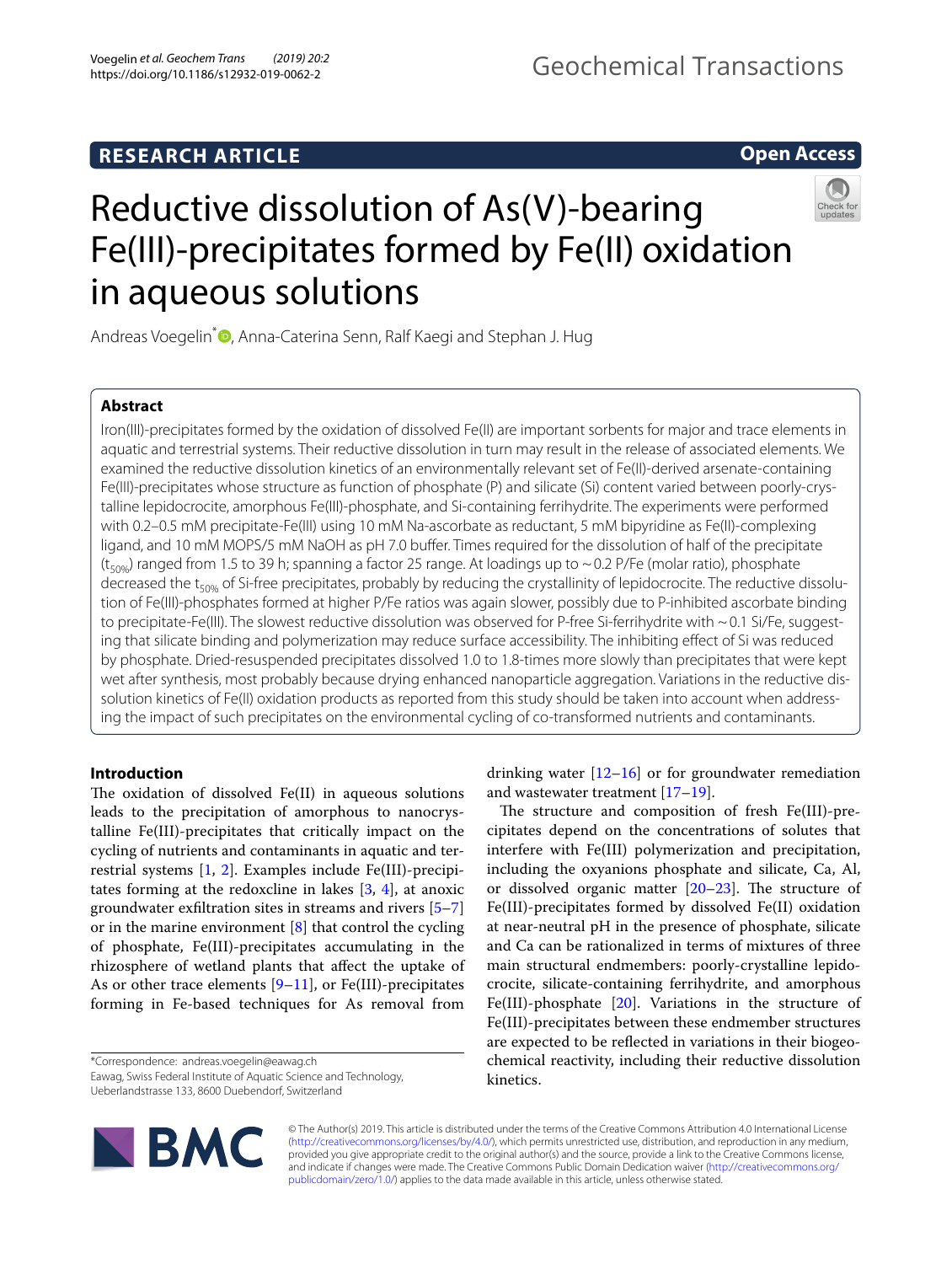In natural and engineered redox-dynamic systems, Fe(III)-precipitates formed by Fe(II) oxidation may again become exposed to anoxic conditions and undergo reductive dissolution. The reductive dissolution of Fe(III)-precipitates may lead to the release of nutrients and contaminants associated with the solids [[24](#page-11-15)[–26\]](#page-11-16). To assess the susceptibility of Fe(III)-precipitates to reductive dissolution and its impact on nutrient and contaminant cycling, knowledge on variations in the reductive dissolution kinetics of Fe(III)-precipitates as a function of precipitate composition and structure is needed. Reductive dissolution processes have been extensively studied for crystalline Fe(III)- ((hydr)oxides) such as hematite, goethite and lepidocrocite as well as for synthetic 2-line ferrihydrite, which is considered a proxy for amorphous or poorlycrystalline Fe(III)-precipitates [[27](#page-11-17)[–30\]](#page-11-18). For 2-line ferrihydrite, also the impacts of precipitate freezing, drying and storage time on reductive dissolution rates have been examined [[28](#page-11-19)]. However, synthetic 2-line ferrihydrite formed by the forced hydrolysis of a concentrated ferric iron solution may differ from Fe(III) precipitates formed by the oxidation of dissolved Fe(II) at near-neutral pH in the presence of other solutes with respect to structure and reactivity. Accordingly, results gained on synthetic 2-line ferrihydrite alone do not allow to assess the variability of natural Fe(III) precipitates in terms of structure and reactivity.

In recent work, we examined the variations in the composition and structure of Fe(III)-precipitates formed by the oxidation of dissolved Fe(II) in the presence of phosphate, silicate and Ca under conditions commonly observed in near-neutral natural (ground) waters [[20\]](#page-11-13). Based on this work, the aim of the present study was to assess variations in the reductive dissolution kinetics of a representative set of Fe(III) precipitates. For this purpose, reductive dissolution experiments were conducted in batch experiments with nine structurally diferent Fe(III)-precipitates in freshly synthesized (wet) form as well as after overnight drying and resuspension. Precipitate reduction kinetics were monitored in aerated suspensions containing 10 mM Na-ascorbate, 5 mM bipyridine (BPY), and 10 mM MOPS adjusted to pH 7.0. The role of BPY was to stabilize Fe(II) in the oxic solutions in dissolved form and to allow direct measurement of the formed Fe(II) by UV– Vis spectrometry. The total dissolved concentrations of Fe, P, Si and As were measured by inductively coupled plasma mass spectrometry (ICP-MS). The results were interpreted with respect to variations in the kinetics of precipitate dissolution and the congruence of P and As versus Fe release as a function of precipitate structure.

# **Materials and methods Synthesis of precipitates**

Precipitates for reductive dissolution experiments were prepared as described in previous work [\[20](#page-11-13)]. Briefy, background electrolyte was prepared by adding 4 mM  $CaCO<sub>3</sub>$  or 8 mM NaHCO<sub>3</sub> to doubly deionized (DI) water, purging with  $CO<sub>2</sub>$  for ~5 min, stirring overnight to ensure complete dissolution (bottles closed with parafilm,  $pH \sim 5-6$  in morning), adding Si (100 mM  $Na<sub>2</sub>SiO<sub>3</sub> \times 9H<sub>2</sub>O$  stock solution) to the (acidic) solution if required, raising the pH to 7.0 by purging with pressurized air, followed by addition of 7  $\mu$ M arsenate (13 mM  $NaH<sub>2</sub>AsO<sub>4</sub> × 7H<sub>2</sub>O$  stock solution). For each individual treatment, 800 mL of background electrolyte where then transferred to 1 L plastic fasks. Subsequently, phosphate was added as required (50 mM  $NaH_2PO_4 \times H_2O$ stock solution). Fe(III)-precipitate formation was initiated by adding 0.5 mM Fe(II) (50 mM Fe(II)SO<sub>4</sub>  $\times$  7H<sub>2</sub>O stock solution acidified to pH  $\sim$  3 with 1 mM HCl). After thorough shaking, 10 mL of unfltered solution was collected and acidified with  $0.65\%$  HNO<sub>3</sub> for analysis by inductively coupled plasma mass spectrometry (ICP-MS; Agilent 7500ce). The flasks were allowed to stand for 4 h, with hourly remixing. After 4 h, 10 mL of unfltered suspension and 10 mL of fltered solution (0.1-µm cellulose nitrate membranes, 25 mm diameter) were acidifed for analysis by ICP-MS. The pH was measured in the remaining suspension, before fltering twice about 400 mL of suspension through two filter membranes (0.1-µm cellulose nitrate membranes, 47 mm diameter). One of the membranes was dried overnight under a stream of pressurized air (dried precipitate), the other flter was stored overnight in a Petri disk wrapped with a moist tissue in a closed plastic box (wet precipitate). The day after synthesis, the dried and wet precipitates were scratched from the flter membranes, suspended in 1–2 mL DI water in Eppendorf tubes and dispersed in an ultrasound bath (4 min; 55 kHz, 19 W) for the subsequent dissolution experiments. All studied precipitates including their sample labels, synthesis conditions, and structural details (from previous work  $[20]$  $[20]$ ) are listed in Table [1](#page-2-0). The sample labels indicate the electrolyte cation (Ca or Na) as well as the initial phosphate/Fe(II) ratio  $(P/Fe)_{init}$  and the initial silicate/Fe(II) ratio (Si/Fe) $_{\text{init}}$  (e.g., Ca-02-10 = precipitate synthesized by oxidation of 0.5 mM Fe(II) in 4 mM CaCO<sub>3</sub> electrolyte at pH 7.0 at  $(P/Fe)_{init}=0.2$  and  $(Si/Fe)_{init} = 1.0$ .

An analogous reductive dissolution experiment was conducted with 2-line ferrihydrite (2L-Fh) synthesized by neutralization of 0.2 M Fe(NO<sub>3</sub>)<sub>3</sub>  $\times$  9H<sub>2</sub>O with 1 M KOH  $[31]$ . Freshly prepared 2L-Fh was suspended in Ca electrolyte containing 7 µM As(V). Subsequently, wet and dried 2L-Fh samples were prepared for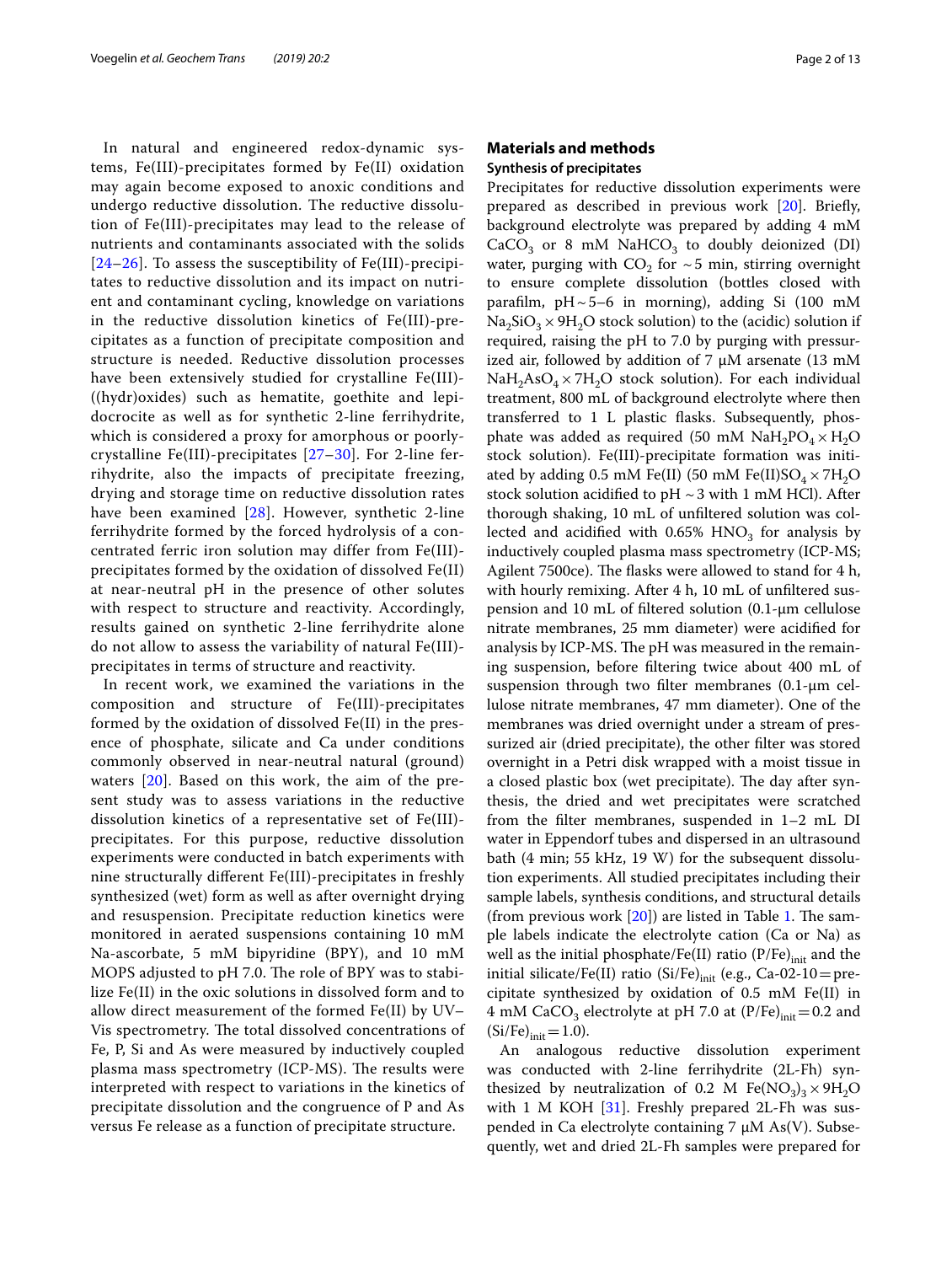| Label                 | Synthesis solution <sup>a</sup> |                 |             |             | Precipitate <sup>b</sup> |             |             | <b>Structure</b> <sup>c</sup> |  |
|-----------------------|---------------------------------|-----------------|-------------|-------------|--------------------------|-------------|-------------|-------------------------------|--|
|                       | Cation                          | $P/Fe(-)$       | $Si/Fe (-)$ | $As/Fe (-)$ | $P/Fe(-)$                | $Si/Fe (-)$ | $As/Fe (-)$ |                               |  |
| Ca-00-00              | Ca                              | —               |             | 0.014       |                          |             | 0.013       | 100% pcLp                     |  |
| Ca-01-00              | Ca                              | 0.09            |             | 0.013       | 0.09                     |             | 0.013       | 21% HFO; 79% pcLp             |  |
| Ca-02-00              | Ca                              | 0.20            |             | 0.014       | 0.20                     |             | 0.014       | 15% CaFeP, 26% HFO, 59% pcLp  |  |
| Ca-05-00              | Ca                              | 0.53            |             | 0.016       | 0.53                     |             | 0.016       | 59% CaFeP, 16% HFO, 25% pcLp  |  |
| $Ca-15-00$            | Ca                              | 1.49            |             | 0.014       | 1.04                     |             | 0.007       | 100% CaFeP                    |  |
| Na-15-00              | <b>Na</b>                       | 1.46            |             | 0.014       | 0.60                     |             | 0.005       | 100% FeP                      |  |
| Ca-02-05              | Ca                              | 0.21            | 0.48        | 0.014       | 0.21                     | 0.06        | 0.014       | (25% CaFeP, 75% Fh-lowSi)     |  |
| $Ca-O2-10$            | Ca                              | 0.20            | 0.96        | 0.014       | 0.21                     | 0.11        | 0.014       | 25% CaFeP, 75% Fh-Si          |  |
| $Ca-OO-10$            | Ca                              | $\qquad \qquad$ | 0.96        | 0.014       | —                        | 0.13        | 0.014       | 100% Fh-Si                    |  |
| $2L$ -Fh <sup>d</sup> | Ca                              |                 |             |             |                          |             |             | $2L$ -Fh                      |  |

<span id="page-2-0"></span>**Table 1 Precipitate synthesis, composition, and structure**

<sup>a</sup> Initial Fe(II) concentration 0.5 mM; pH 7.0 adjusted with CO<sub>2</sub> in 4 mM CaCO<sub>3</sub> (Ca) or 8 mM NaHCO<sub>3</sub> (Na)

b Molar P/Fe and Si/Fe of precipitates calculated from difference between initial total and final dissolved P, Si and Fe concentrations measured by ICP-MS; values are average of triplicate samples (duplicate for Ca-00-00)

<sup>c</sup> Structure based on Fe K-edge EXAFS analysis of dried samples from Ref. [[20](#page-11-13)] (*pcLp* poorly crystalline lepidocrocite, *HFO* hydrous ferric oxide, *CaFeP* amorphous Ca– Fe(III)-phosphate, *FeP* amorphous Fe(III)-phosphate), *Fh-Si* silicate-containing ferrihydrite. Precipitate Ca-02-05 has not been examined by EXAFS spectroscopy and the indicated structural composition is tentative (see text)

<sup>d</sup> 2-line ferrihydrite synthesized by neutralization of 0.2 M Fe(NO<sub>3</sub>)<sub>3</sub> × 9H<sub>2</sub>O with 1 M KOH [[31\]](#page-11-20). Freshly prepared 2L-Fh was suspended in Ca electrolyte and wet and dry precipitates were prepared as for other Fe(III)-precipitates

reductive dissolution experiments as described for the Fe(III)-precipitates.

#### **Reductive dissolution of precipitates**

For the reductive dissolution experiments at neutral pH, a solution containing 10 mM MOPS (3-(*N*-morpholino)propanesulfonic acid) (pH buffer) and 10 mM Na-ascorbate (reductant) was adjusted to pH 7.0 by addition of  $\sim$  5 mM NaOH, followed by the addition of 5 mM 2,2′-bipyridine [BPY, for Fe(II) complexation]. Ascorbic acid/ascorbate ( $pK_1$ =4.25) has been extensively used to study the mechanisms and kinetics of reductive Fe(III)-(hydr)oxide dissolution and to reductively extract iron oxides from soils and sediments [\[27](#page-11-17), [28,](#page-11-19) [32–](#page-11-21)[37](#page-11-22)], but does not reduce sorbed As(V)  $[38]$  $[38]$  $[38]$ . BPY forms a very strong complex with  $Fe^{2+}$  (log  $\beta_3$  of 17.2 for  $\text{Fe}^{2+} + 3\text{BPY} = \text{Fe}(\text{BPY})_3^{2+}$  [[39\]](#page-11-24)) that can be used for the spectrometric quantifcation of Fe(II) [\[40](#page-11-25)]. BPY has previously been used to inhibit the oxidation of  $Fe^{2+}$  by  $O_2$ or  $H_2O_2$  during the corrosion of zerovalent iron in oxic solutions  $[41, 42]$  $[41, 42]$  $[41, 42]$ . In the present study, the use of 5 mM BPY, in at least tenfold molar excess over total Fe, ensured a ratio of BPY-complexed over free  $Fe^{2+}$  of about  $10^{10}$ . At this ratio, BPY served to inhibit confounding reactions such as Fe(II)-induced transformation of the residual solids or precipitation of Fe(II)-phases, efectively stabilized Fe(II) against oxidation by  $O_2$ , thus allowing to perform the experiments under oxic conditions, and enabled the direct determination of dissolved Fe(II) in fltered suspension aliquots using UV–Vis spectrometry.

For each experiment, the BPY solution was freshly prepared by dissolving BPY overnight under stirring in aluminum-wrapped glass bottles (Schott). For the dissolution experiments, 400 mL of the reaction solution was transferred into amber stained glass bottles (500 mL) and equilibrated in a water bath at  $25$  °C. The dissolution experiments were started by transferring the resuspended wet or dried precipitates into the 400 mL of reaction solution. During the experiment, the suspension was vigorously stirred to ensure representative sampling and the bottles were kept closed except for sample collection. In regular intervals, 5 mL of fltered solution (0.1 µm nylon membranes, 13 mm diameter) were collected for immediate analysis by ultraviolet–visible (UV–Vis) spectrometry for Fe(II) and by ICP-MS for total element concentrations (stored at 4 °C for ICP-MS analysis within 1 week). An unfltered and a fltered sample were collected after the dissolution experiment and acidifed with 1% HCl (v/v) for later analysis by ICP-MS. For most precipitates, the dissolution experiment was run in duplicate with about 12 h ofset between the replicates, the second replicate serving mainly to cover the time period from  $\sim$  12 to 24 h. Control experiments conducted in MOPS+BPY solutions without Na-ascorbate confrmed that BPY did not induce precipitate dissolution.

The analysis of the solution pH in some of the reductive dissolution experiments revealed that the pH gradually decreased over time to values as low as 6.7 within the 12-h time period. In experiments with slowly dissolving precipitates, the pH was observed to further decrease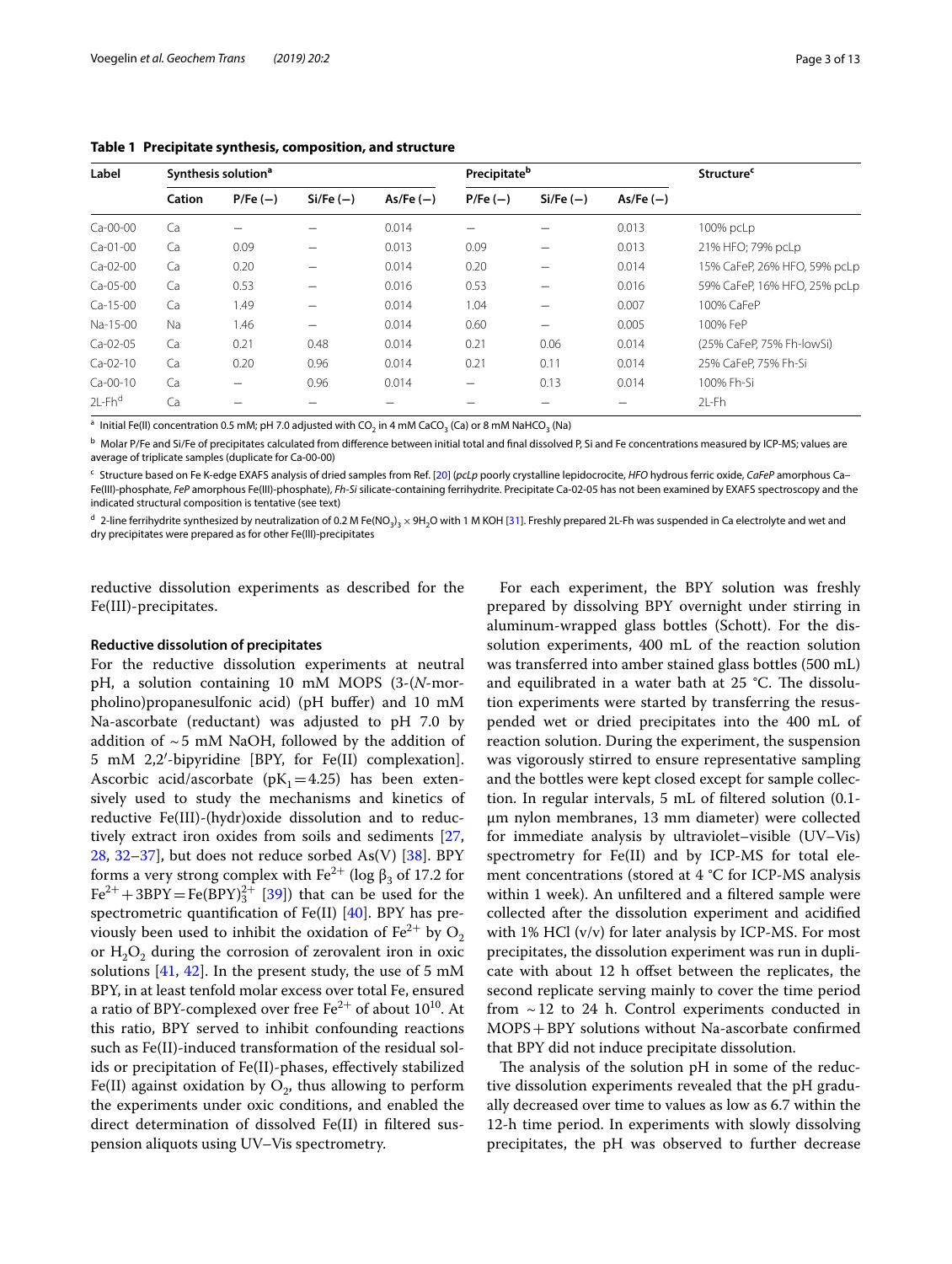to values as low as pH 5.9 within 48 to 122 h. Without addition of a precipitate, on the other hand, the pH of the reaction solution remained close to 7.0 over time. A slight increase in pH would have been expected if OH<sup>−</sup> released during reductive Fe(III)-precipitate dissolution had exhausted the bufer (which was not possible because the Fe concentration was at least 20 times lower than the buffer concentration). We speculate that the unexpected gradual decrease in pH over time may have been due to the oxidation of ascorbate to dehydroxyascorbate or another product with higher acidity (of the corresponding acid) or due to the partial decomposition of the buffer by reactive reaction intermediates. Since most of the kinetic data were derived from the frst 12 h of the experiments or even shorter periods of time, the gradual decrease in pH over longer time periods was not considered to impact on the fndings from this study.

#### **UV–Vis and ICP‑MS analyses**

The concentration of BPY-complexed Fe(II) in filtered solutions was derived from UV–Vis absorbance measurements at a wavelength of 522 nm right after sample collection (Cary 100, Varian Australia Pty Ltd.). For calibration, the absorbances of 0.01–0.1 mM Fe(II) were measured in undiluted MOPS/Na-ascorbate/BPY solutions and in solutions tenfold diluted with BPY-free MOPS/Na-ascorbate (pH 7.0) immediately after Fe(II) spiking as well as after 2 h reaction time. The results showed that neither sample dilution nor storage for 2 h substantially changed the absorbance at a given Fe(II) concentration (Additional fle [1](#page-10-0): Figure S1). From the calibration data, a molar extinction coefficient  $\varepsilon$  for the Fe(II)-BPY<sub>3</sub> complex of ~8400 M<sup>-1</sup> cm<sup>-1</sup> at 522 nm was derived. For analysis, samples with less than  $\sim 0.1$  mM Fe(II) (absorbance less than  $\sim$  0.84 in 1-cm cuvettes) were measured without dilution, samples with higher Fe(II) concentrations after tenfold dilution in BPY-free MOPS/ ascorbate solution adjusted to pH 7.0. Samples from the control experiments were collected and analyzed every 4 h.

The total concentrations of Na, Ca, Fe, P, Si, and As in acidifed unfltered and fltered samples collected during precipitate synthesis and dissolution were measured using ICP-MS, after dilution of the solutions with 0.65%  $HNO<sub>3</sub>$ . Total Fe in the dissolution experiments with the Fe(III)-precipitates ranged between  $\sim 0.2$  and 0.5 mM; indicating that  $\sim$  40–100% of the Fe used for precipitate synthesis was recovered after fltration of the synthesis suspension followed by sample recollection and resuspension. Total Fe concentrations in the experiments with 2L-Fh ranged between 0.05 and 0.2 mM (Additional fle [1](#page-10-0): Table S1).

# **Results**

#### **Composition and structure of the Fe(III) precipitates**

The synthesis conditions and precipitate P/Fe and Si/Fe ratios  $[(P/Fe)_{\text{ppt}}$  and  $(Si/Fe)_{\text{ppt}}$ , respectively] of the Fe(III)-precipitates used for this study are listed in Table [1.](#page-2-0) The measured precipitate P/Fe and Si/Fe ratios match with the results from our previous work on analogously synthesized samples, indicating that precipitate structure can be inferred from our earlier work in which we used X-ray absorption spectroscopy (XAS), X-ray difraction (XRD), and transmission electron microscopy (TEM) for precipitate characterization [[20](#page-11-13)]: Briefy, Precipitate Ca-15-00 formed at  $(P/Fe)_{init}$  of 1.5 in the absence of Si is an amorphous Ca–Fe(III)-phosphate. Precipitate Ca-00-00 formed in P-free solution corresponds to poorly crystalline lepidocrocite. Precipitates formed at  $(P/Fe)_{init}$  of 0.1 to 0.5 structurally correspond to mixtures of a decreasing fraction of poorly crystalline lepidocrocite and an increasing fraction of amorphous Ca–Fe(III) phosphate. Precipitate Ca-00-10 formed in P-free solution at  $(Si/Fe)_{init}$  of 1.0 represents silicate-containing ferrihydrite with  $(Si/Fe)_{\text{ppt}} \sim 0.13$ . Structurally, the precipitate Ca-02-10 corresponds to a mixture of Ca–Fe(III) phosphate and silicate-containing ferrihydrite  $[20]$  $[20]$ . The precipitate Ca-02-05 has been synthesized at an intermediate  $(Si/Fe)_{init}$  of 0.5. We have not analyzed the structure of this precipitate in our earlier study [[20\]](#page-11-13). Considering that 0.5 (Si/Fe) $_{\text{init}}$  have previously been shown to induce ferrihydrite formation and inhibit the precipitation of poorly-crystalline lepidocrocite during Fe(II) oxidation in synthetic groundwater  $[43]$  $[43]$  $[43]$ , we expect this precipitate to structurally correspond to a mixture of amorphous Ca–Fe(III)-phosphate and Si-containing ferrihydrite with lower  $(Si/Fe)_{\text{ppt}}$  than in Ca-02-10. Precipitate Na-15-00 represents amorphous Fe(III)-phosphate. The lower (P/ Fe)<sub>ppt</sub> of the precipitate Na-15-00 than Ca-15-00 reflects that phosphate uptake in the Ca–Fe(III)-phosphate is enhanced by the formation of Ca–Fe(III)-phosphate and Ca-phosphate polymers in addition to Fe(III)-phosphate polymers [\[20\]](#page-11-13).

#### **Precipitate reduction kinetics**

The increases in the fractions of dissolved (BPY-complexed) Fe(II) in the reductive dissolution experiments with precipitates formed in Ca-bicarbonate background electrolyte are displayed in Figs. [1](#page-4-0)a, b and [2a](#page-5-0), b. For the precipitate Na-15-00 and for 2L-Fh, the data are displayed in Additional fle [1:](#page-10-0) Figures S3ab and S4a in the additional fle, respectively. For three treatments, comparison of dissolved Fe(II) determined by UV–Vis spectrometry and dissolved total Fe determined by ICP-MS confrmed that dissolved Fe essentially corresponded to Fe(II) (Additional fle [1](#page-10-0): Figure S2). Dissolved Fe(II)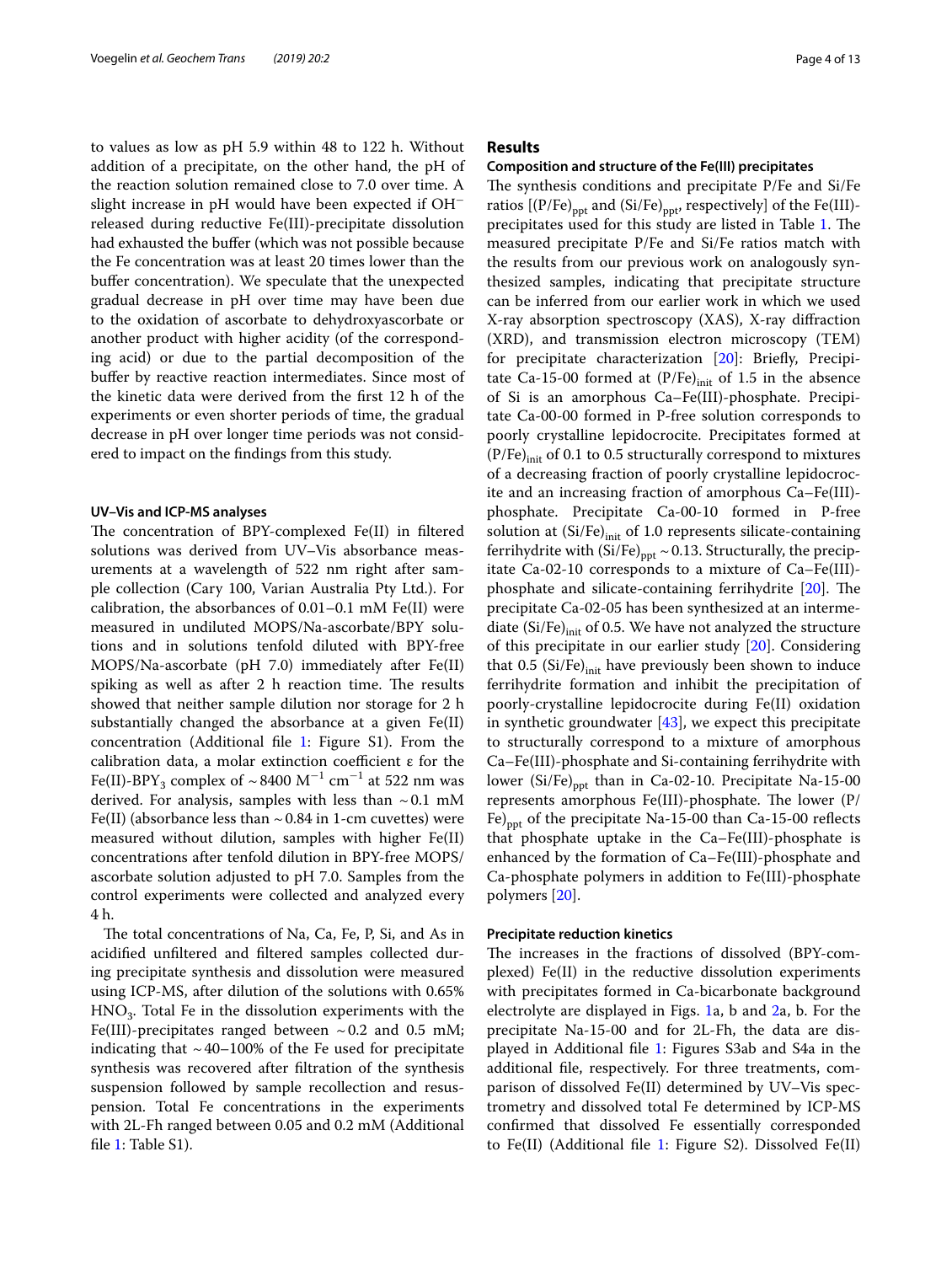

<span id="page-4-0"></span>natural logarithm of the residual Fe(III) fraction, versus time for c wet and d dried precipitates. Solid lines were calculated with k<sub>app</sub> derived from the linear regression of the experimental data (Table [2](#page-6-0))

concentrations typically reached a plateau after a certain reaction time (Figs. [1a](#page-4-0), b and  $2a$  $2a$ , b). The plateau concentrations of dissolved Fe(II) in general closely matched total Fe concentrations in unfltered and fltered samples collected at the end of the experiments (Additional fle [1](#page-10-0): Table S1), indicating that the precipitates had completely dissolved. Accordingly, total Fe (Fetot) derived from the last one to three UV–Vis measurements of the individual experiments together with the Fe(II) concentrations c(t) measured over the course of precipitate dissolution were used to calculate the fractions of dissolved Fe(II)  $(c(t)/Fe_{tot})$  and residual solid-phase Fe(III)  $(1 - c(t)/Fe_{tot})$ 

in the individual experiments (except for 2L-Fh, where Fe measured by ICP-MS in fltered samples was used for normalization, Additional fle [1:](#page-10-0) Table S1).

The times required for the reductive dissolution of 50% of the total Fe ( $t_{50\%}$ ) in the individual experiments (Table [2\)](#page-6-0) were derived from the fractions of dissolved Fe(II) shown in Figs. [1](#page-4-0)a, b, [2a](#page-5-0), b, Additional fle [1:](#page-10-0) Figures S3ab and S4a (either based on the data point at which 50% dissolution was observed, or by linear interpolation of the two data points adjacent to 50% dissolution). These  $t_{50\%}$  values do not depend on the assumption of any specifc rate law.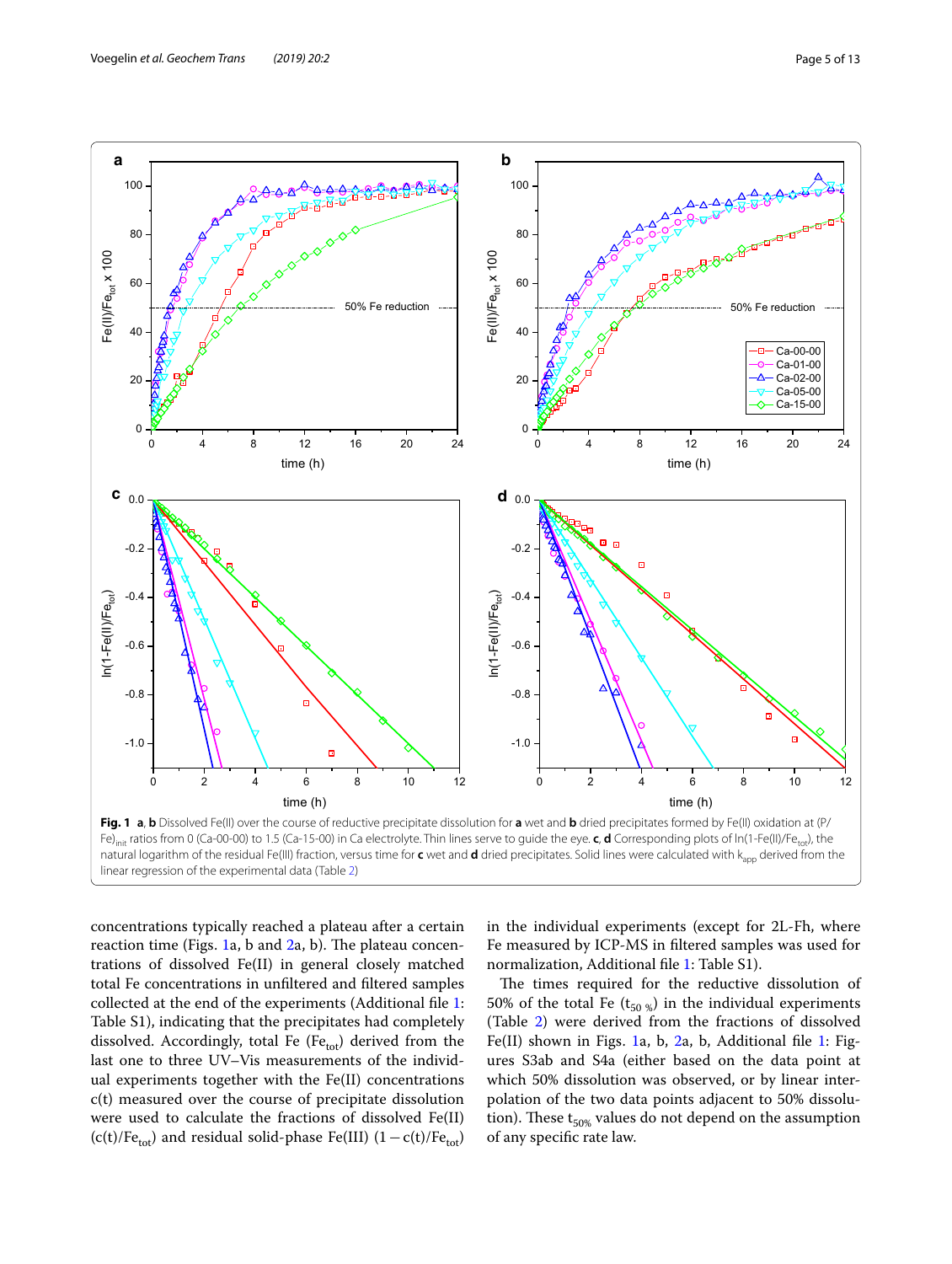

<span id="page-5-0"></span>In Figs. [1c](#page-4-0), d and [2c](#page-5-0), d, linearized plots of the natural logarithm of the residual Fe(III) fractions  $(ln(1 - c(t))$  $Fe<sub>tot</sub>$ )) versus time are shown. In the case of pseudo firstorder kinetics, these plots yield straight lines through the origin with a slope equal to the negative pseudo frstorder rate coefficient  $k_{app}$  (ln(1−c(t)/Fe<sub>tot</sub>)=−k<sub>app</sub> × t). Apparent pseudo first-order rate coefficient k<sub>app</sub> obtained from linear regressions limited to  $ln(1 - c(t)/Fe<sub>tot</sub>)$  from 0 to  $-1$  (i.e., up to ~63% precipitate dissolution) are listed in Table [2](#page-6-0), the respective regression lines are shown in Figs. [1c](#page-4-0), d, [2c](#page-5-0), d and Additional file [1](#page-10-0): Figure S3cd. The deviations of the experimental curves from the straight

regression lines in some of the treatments indicated deviations from ideal pseudo-frst-order dissolution kinetics. Precipitate half-life times  $t_{1/2}$  derived from the pseudofirst order rate coefficients  $k_{app}$  (t<sub>1/2</sub>=ln(2)/k<sub>app</sub>) were very close to the times  $t_{50\%}$  at which 50% of the precipitates had been dissolved (Table [2\)](#page-6-0).

# **Release of As and P versus Fe during reductive precipitate dissolution**

For selected wet precipitates, the fractions of P or As(V) versus the fraction of Fe released over the course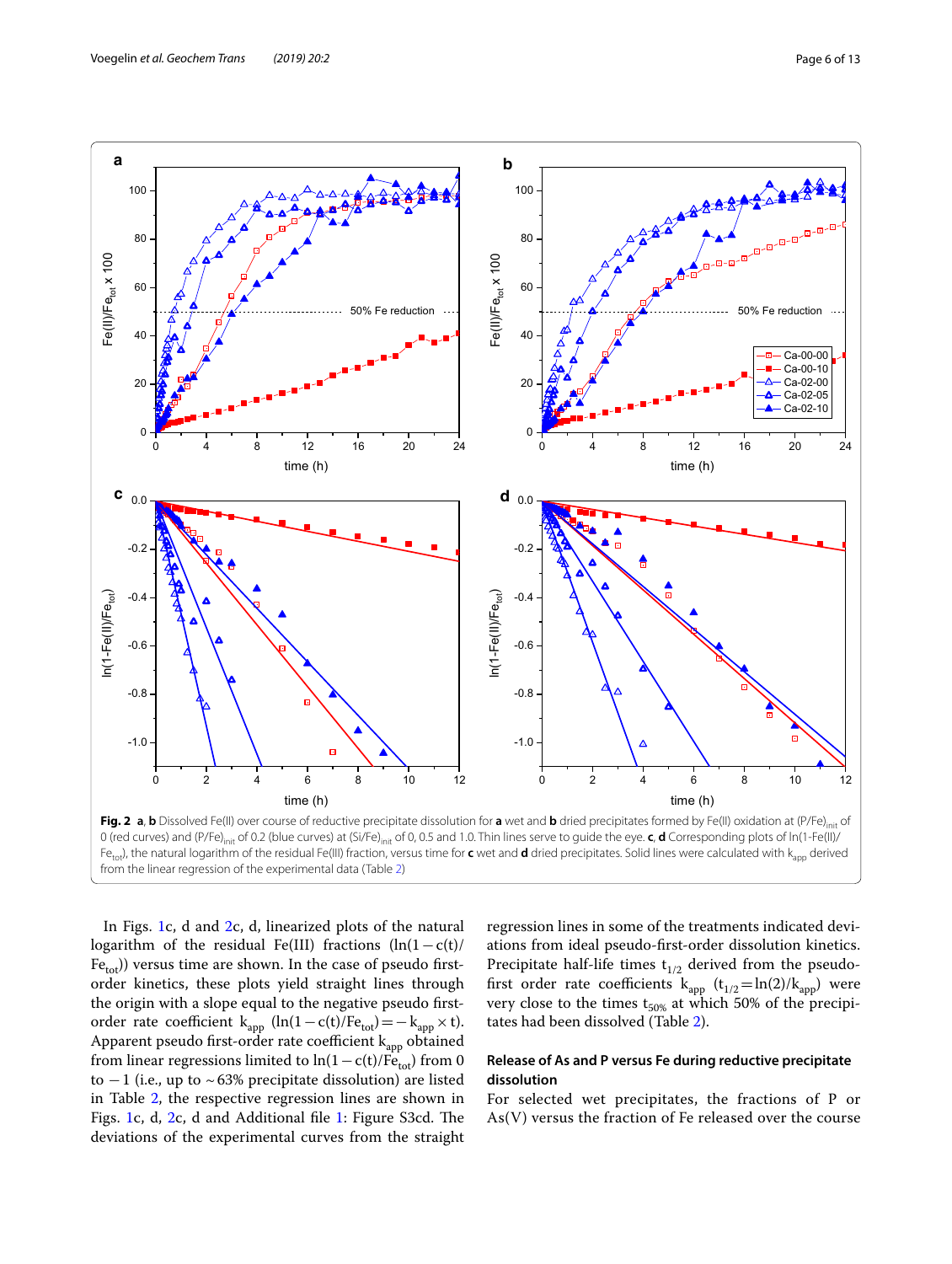| Page / o |  |
|----------|--|
|          |  |

| Label      | Wet solids         |                   |                              | <b>Dried solids</b> |                   | Ratio dried/wet                  |                   |                          |
|------------|--------------------|-------------------|------------------------------|---------------------|-------------------|----------------------------------|-------------------|--------------------------|
|            | $t_{50\%}^{a}$ (h) | $t_{1/2}^{b}$ (h) | $k_{app}$ (h <sup>-1</sup> ) | $t_{50\%}^{a}$ (h)  | $t_{1/2}^{b}$ (h) | $k_{app}^{c}$ (h <sup>-1</sup> ) | For $t_{50\%}(-)$ | For $t_{1/2}(-)$         |
| Ca-00-00   | 5.4                | 5.4               | 0.13                         | 7.4                 | 7.5               | 0.092                            | 1.36              | 1.39                     |
| $Ca-O1-O0$ | 1.6                | 1.7               | 0.41                         | 2.8                 | 2.8               | 0.25                             | 1.78              | 1.67                     |
| Ca-02-00   | 1.5                | 1.5               | 0.47                         | 2.3                 | 2.5               | 0.28                             | 1.55              | 1.70                     |
| Ca-05-00   | 2.7                | 2.8               | 0.25                         | 4.3                 | 4.3               | 0.16                             | 1.63              | 1.55                     |
| Ca-15-00   | 6.9                | 6.9               | 0.10                         | 7.6                 | 7.8               | 0.089                            | 1.11              | 1.12                     |
| Na-15-00   | 7.5                | 7.7               | 0.090                        | 7.8                 | 8.3               | 0.084                            | 1.04              | 1.07                     |
| Ca-02-05   | 2.9                | 2.6               | 0.26                         | 4.0                 | 4.2               | 0.17                             | 1.40              | 1.58                     |
| $Ca-O2-10$ | 6.2                | 6.2               | 0.11                         | 8.0                 | 7.9               | 0.088                            | 1.12              | 1.22                     |
| $Ca-OO-10$ | 35                 | 33                | 0.021                        | 39                  | 40                | 0.017                            | 1.30              | 1.26                     |
| $2L$ -Fh   | 5.0                | 5.6               | 0.12                         | 27                  | -                 | —                                | 5.33              | $\overline{\phantom{0}}$ |

<span id="page-6-0"></span>**Table 2 Parameters of reductive dissolution kinetics**

<sup>a</sup> Time required for the dissolution of 50% of the solids; derived from Figs. [1a](#page-4-0), b, [2](#page-5-0)a, b, Additional file [1](#page-10-0): Figures S3ab, and S4a by interpolating data points adjacent to 50% Fe reduction or set to time at which 50% Fe reduction was measured

<sup>b</sup> Dissolution half-life time t<sub>1/2</sub>; calculated from  $k_{app}$  (t<sub>1/2</sub>=ln(2)/ $k_{app}$ )

<sup>c</sup> Apparent rate coefficient based on the assumption of pseudo-first-order dissolution kinetics; obtained by linear regression of linearized plots of ln(1 – c(t)/Fe<sub>tot</sub>) versus t for data points up to 63% Fe dissolution (Figs. [1](#page-4-0)c, d, [2c](#page-5-0), d and Additional file [1:](#page-10-0) Figure S3cd). The relative standard error for k<sub>app</sub> ranged from 0.5 to 5.5%



<span id="page-6-1"></span>of Fe reduction are shown in Fig. [3](#page-6-1). For the wet precipitates Ca-00-00, Ca-01-00, and Ca-02-00, containing a substantial fraction of poorly crystalline ferrihydrite, a preferential initial release of P (note: no P in Ca-00- 00) and As(V) was observed. For the samples Ca-05-00 and Ca-15-00 dominated by amorphous Ca–Fe(III) phosphate and the sample Ca-02-10 dominated by silicate-containing ferrihydrite and minor fraction of amorphous Ca–Fe(III)-phosphate, on the other hand, As(V) and P were released congruently with Fe.

# **Discussion**

### **Reductive dissolution of wet and dried 2‑line ferrihydrite**

The reductive dissolution of 50% of the wet 2-line ferrihydrite prepared by forced hydrolysis of a concentrated Fe(III) solution according to a standard recipe in oxic 10 mM ascorbate/5 mM BPY solution at pH 7.0 took 5.0 h (Table [2](#page-6-0)). For analogously synthesized 2-line ferrihydrite, about 10–20 times shorter 50%-dissolution times have been observed in studies using deoxygenated 10 mM ascorbic acid solution at pH 3.0 [[27,](#page-11-17) [30,](#page-11-18) [32](#page-11-21)] or deoxygenated 57 mM ascorbate/0.17 M citrate/0.6 M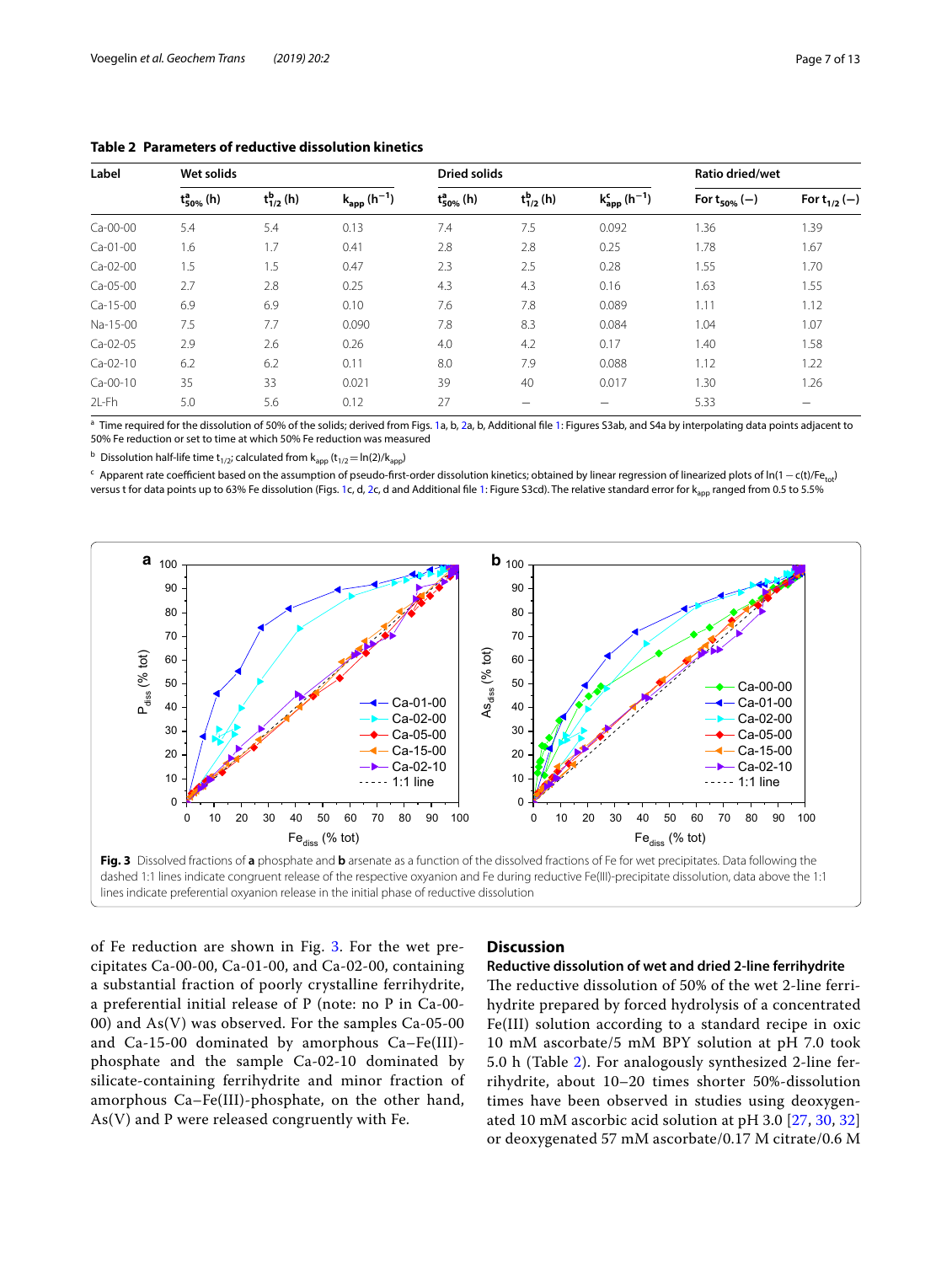NaHCO<sub>3</sub> solution at pH 7.5 [\[28\]](#page-11-19) for reductive dissolution. The faster reduction in these earlier experiments may be attributed to the lower pH or the higher ascorbate concentration combined with citrate; or to the use of deoxygenated solutions, although BPY is expected to efectively stabilize Fe(II) in our experiments performed in non-deoxygenated solutions.

The dried ferrihydrite dissolved about five times more slowly than the wet ferrihydrite (Table [2\)](#page-6-0), in line with previous studies reporting a marked decrease in the dissolution kinetics from fresh to dried 2-line ferrihydrite. This decrease has been attributed to precipitate aggregation during drying [\[28,](#page-11-19) [30](#page-11-18)] that may not be reversible during resuspension.

# **Efect of drying on the reductive dissolution kinetics of Fe(III)‑precipitates**

For the following discussion of the kinetics of the reductive dissolution of the Fe(II)-derived Fe(III)-precipitates and their link to precipitate composition and structure, the 50%-dissolution times  $t_{50\%}$  determined in the present work for wet and dried precipitates and structural information from our previous study gained on dried precipitates  $[20]$  $[20]$  are summarized in Fig. [4](#page-7-0). The  $t_{50\%}$  of the dried precipitates were factor 1.04 to 1.78 (4 to 78%) higher than the  $t_{50\%}$  of the respective wet precipitates, the  $t_{1/2}$  $t_{1/2}$  $t_{1/2}$  factor 1.07 to 1.70 higher (Table 2, Fig. [4\)](#page-7-0). The drying-induced decrease in reduction kinetics was relatively small compared to variations in reduction kinetics induced by phosphate and silicate, and the dried precipitates still exhibited the same general trends in reduction

<span id="page-7-0"></span>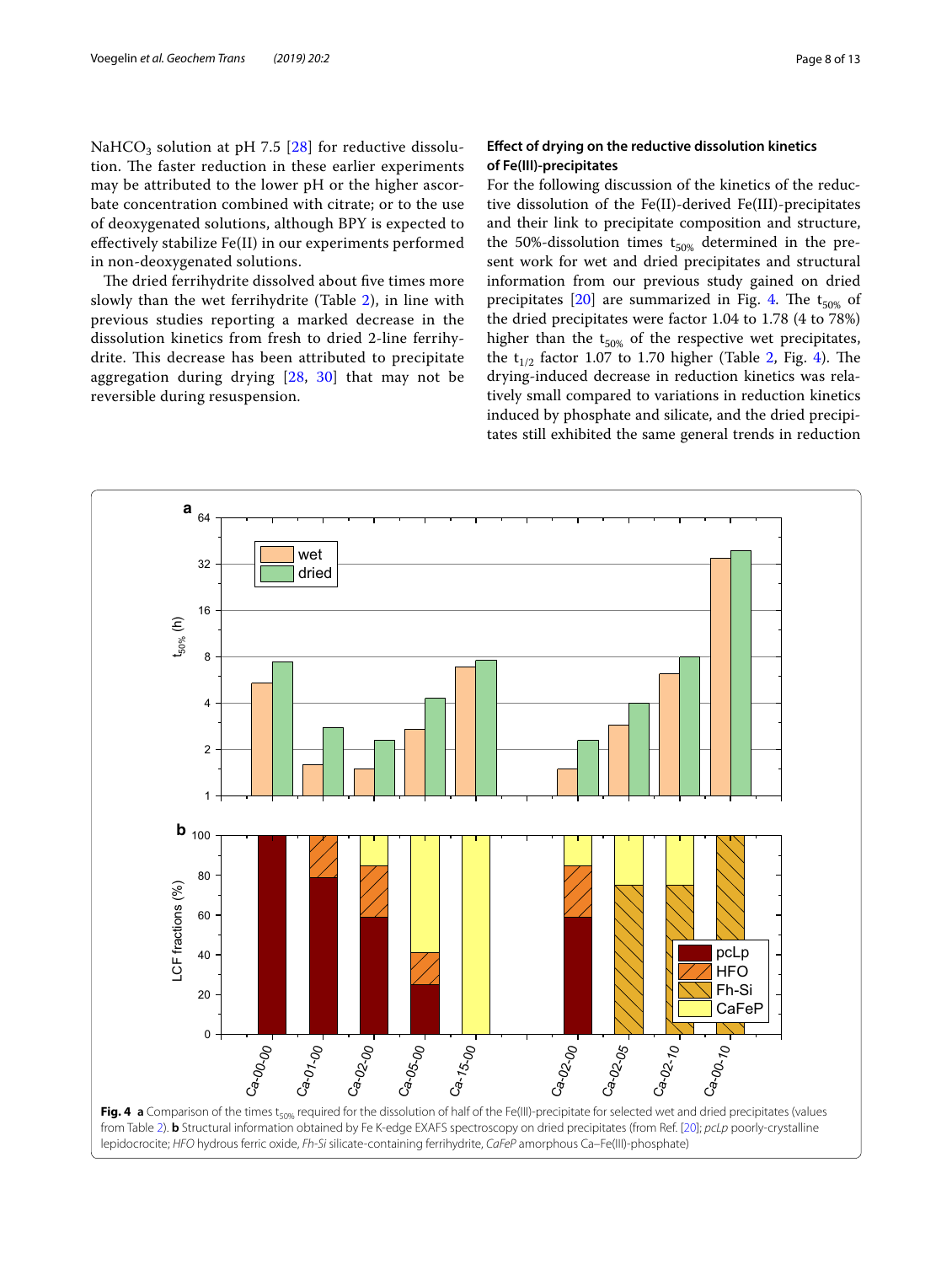kinetics as a function of phosphate or silicate as the wet precipitates (Table  $2$ , Fig.  $4a$  $4a$ ). This suggested that the structural changes induced by drying were relatively minor, and that the decrease in the reductive dissolution rates may have mainly been due to a drying-induced increase in nanoparticle aggregation that was not fully reversible during resuspenion.

Drying has a much stronger efect on the reductive dissolution kinetics of 2-line ferrihydrite synthesized by forced Fe(III) hydrolysis in the absence of P and Si, as observed in the present study and in previous work [\[28](#page-11-19), [30\]](#page-11-18). This suggests that co-precipitated silicate or phosphate (Si-ferrihydrite, Fe(III)-phosphate) or the crystalline nature of the solid (poorly-crystalline lepidocrocite) limit the efect of drying on the reductive dissolution kinetics of Fe(III)-precipitates formed by the oxidation of dissolved Fe(II) in dilute aqueous solutions. The effect of drying on reductive dissolution kinetics, however, could not be clearly related to the composition or structure of the precipitates, although it seemed to be larger for more reactive precipitates; with the exception of P-free Si-ferrihydrite (Ca-00-10) and 2-line ferrihydrite (2L-Fh) (Table [2](#page-6-0)).

# **Efect of phosphate on the reductive dissolution kinetics of Fe(III)‑precipitates**

The precipitates Ca-01-00 and Ca-02-00 formed at  $(P/$ Fe) $_{\text{init}}$  of 0.1 and 0.2 dissolved about three times faster than P-free poorly-crystalline lepidocrocite (sample Ca-00-00; Table [2;](#page-6-0) Fig. [4\)](#page-7-0). Considering that the samples Ca-01-00 and Ca-02-00 also contained a major fraction of lepidocrocite, this observation suggested that the increase in phosphate level led to the formation of even less crystalline and more reactive lepidocrocite. This observation is in line with a study on the effect of phosphate on lepidocrocite formation by Fe(II) oxidation [\[44](#page-12-2)]. In this study, phosphate at low levels around 0.03–0.05 (P/Fe) $_{\text{init}}$  was shown to significantly decrease lepidocrocite crystallinity and to induce complete lepidocrocite solubility in acid oxalate solution (ligand- and proton-promoted dissolution). Amorphous Ca–Fe(III) phosphate formed at a  $(P/Fe)_{init}$  of 1.5 (sample Ca-15-00) exhibited again a similar  $t_{50\%}$  as the P-free poorly-crystal-line lepidocrocite (sample Ca-00-00; Fig. [4,](#page-7-0) Table [2\)](#page-6-0). The decrease in the reductive dissolution kinetics (increase in  $t_{50\%}$ ) from Ca-02-00 to Ca-15-00 may be due to the extensive phosphate-coordination of oligomeric Fe(III) in the Ca–Fe(III)-phosphate, which may limit the formation of the Fe(III)-ascorbate complex required for reductive dissolution  $[36]$  $[36]$ . Ca-free amorphous Fe(III)-phosphate (sample Na-15-00) exhibited nearly the same dissolution kinetics as amorphous Ca–Fe(III)-phosphate (Table [2](#page-6-0)), suggesting that the enhanced polymerization of Fe(III)

in Ca–Fe(III)-phosphate observed by XAS [[20](#page-11-13)] did not inhibit reductive dissolution, although Ca leads to the stabilization of Fe(III)-phosphate with respect to precipitate transformation during aging [\[45](#page-12-3)].

Phosphate at a  $(P/Fe)_{init}$  of 0.2 not only increased the reductive dissolution kinetics of poorly-crystalline lepidocrocite (Ca-00-00 vs. Ca-02-00), but also signifcantly increased the dissolution kinetics of silicate-containing ferrihydrite (Ca-00-10 vs. Ca-02-10), to a level comparable to amorphous Ca–Fe(III)-phosphate (Ca-15-00) (Fig. [4,](#page-7-0) Table [2\)](#page-6-0). Considering that arsenate has been reported to inhibit silicate polymerization on goethite at elevated loadings  $[46]$ , we speculate that the effect of P on the dissolution kinetics of the Si-containing precipitates could be due to inhibited silicate sorption and polymerization (see next paragraph) in the presence of elevated levels of phosphate, which in turn could facilitate the access of ascorbate.

# **Efect of silicate on the reductive dissolution kinetics of Fe(III)‑precipitates**

The wet Si-containing ferrihydrite precipitate Ca-00-10 dissolved  $\sim$  7 times more slowly than wet poorly crystalline lepidocrocite (Ca-00-00) formed in P- and Si-free electrolyte (Table [2](#page-6-0), Fig. [4](#page-7-0)). Furthermore, a clear increase in  $t_{50\%}$  was also observed with increasing silicate level in the P-containing precipitates series Ca-02-00, Ca-02-05, Ca-02-10 (Fig. [4\)](#page-7-0). Previous work indicated a  $\sim$  2–3 times slower reductive dissolution of silicate-containing natural ferrihydrite (water treatment residues) [\[34](#page-11-28)] than of synthetic 2-line ferrihydrite in 10 mM ascorbic acid at pH 3.0 [[27,](#page-11-17) [32\]](#page-11-21), which has been attributed to a stabilizing effect of sorbed silicate [[34\]](#page-11-28). We speculate that the pronounced inhibiting efect of silicate on reductive dissolution kinetics could be due to silicate binding and polymerization on the Fe(III)-precipitate surface [\[46](#page-12-4)[–50\]](#page-12-5) that might limit surface accessibility for ascorbate.

At the  $(Si/Fe)_{init}$  ratios of 0.5 and 1.0 examined in this study, Si induces the exclusive formation of Si-ferrihydrite in P-free solutions [\[43\]](#page-12-1). In previous work on the efect of Si on Fe(II)-derived Fe(III)-precipitates formed in P-free solutions [[51\]](#page-12-6), it has been found that increasing Si at very low  $(Si/Fe)_{init}$  ratios from 0.0007 to 0.050 led to the formation of decreasing fractions of lepidocrocite of decreasing crystallinity together with increasing fractions of Si-ferrihydrite. Considering the accelerating efect of P from 0 to  $\sim$  0.2 (P/Fe) on reductive precipitate dissolution, which we attribute to a decreasing crystallinity of the lepidocrocite-type precipitate fraction, we speculate that increasing Si at very low Si/Fe ratios may have a similar effect on lepidocrocite crystallinity and reductive dissolution kinetics. At higher  $(Si/Fe)_{init}$  ratios as employed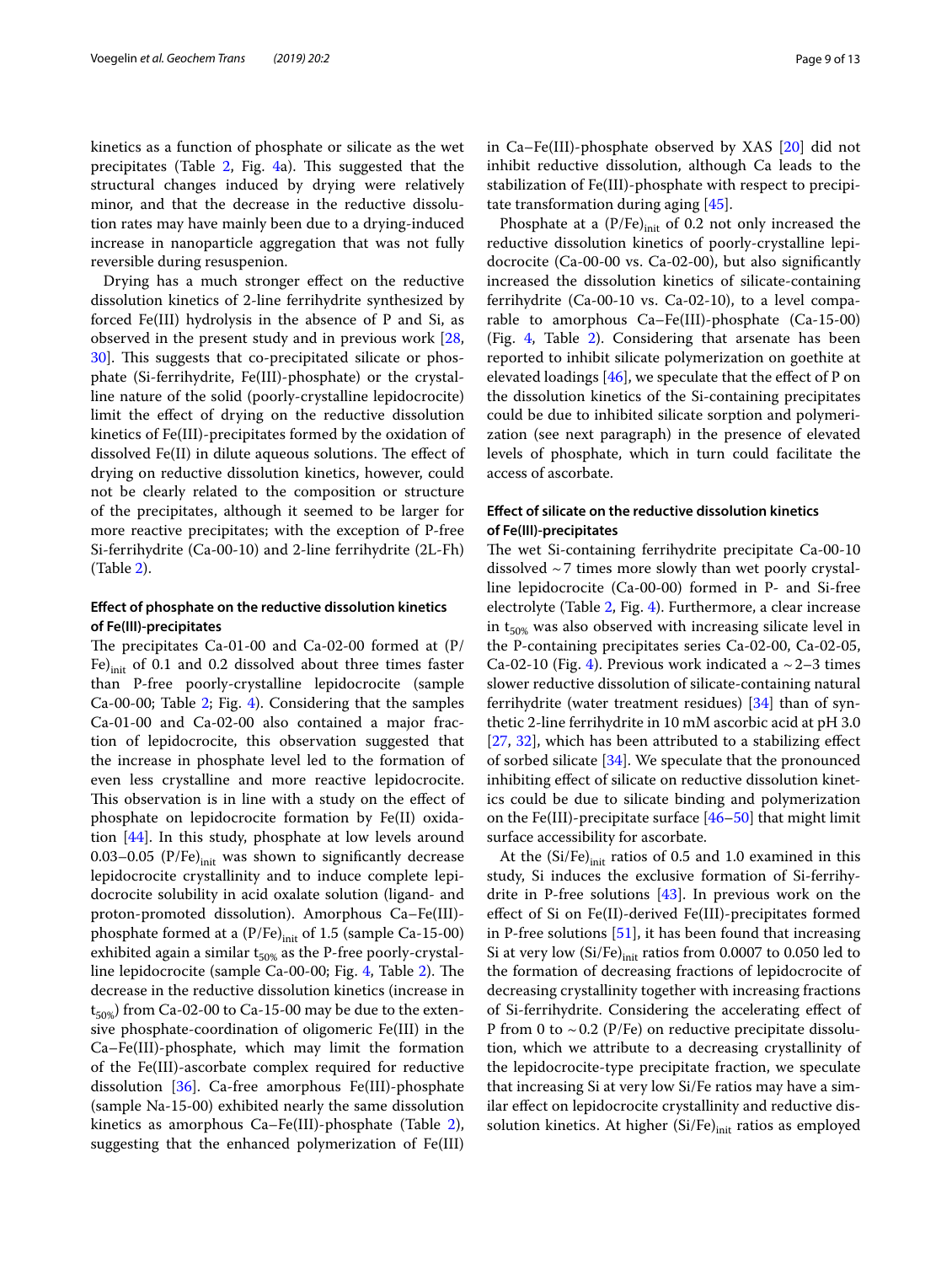in the present study, on the other hand, the inhibiting efect of Si on the dissolution of Si-ferrihydrite prevails.

# **Insights into precipitate structure from reductive dissolution experiments**

In previous work, we characterized the structure of fresh Fe(III)-precipitates by XAS, X-XRD and TEM [[20](#page-11-13)]. Based on XAS results, the precipitates studied in the present work were described as mixtures of the three endmember phases poorly-crystalline lepidocrocite (pcLp; precipitate Ca-00-00), amorphous Ca–Fe(III)-phosphate (CaFeP; precipitate Ca-15-00) and silicate-containing ferrihydrite (Si-Fh; precipitate Ca-00-10) as well as the intermediary phase hydrous ferric oxide (HFO) in Si-free electrolytes (Table [1,](#page-2-0) Fig. [4b](#page-7-0)). For phosphate-containing solutions at intermediate  $(P/Fe)_{init}$  ratios, we demonstrated that the formation of amorphous (Ca–)Fe(III) phosphate preceded the formation of poorly-crystalline lepidocrocite (electrolytes without Si) or Si-containing ferrihydrite [electrolytes with  $(Si/Fe)_{init}$  of 1] [\[20,](#page-11-13) [52](#page-12-7)]. This sequential precipitate formation was reflected in the morphology of individual precipitate particles as revealed by TEM, which indicated the precipitation of lepidocrocite platelets on amorphous (Ca–)Fe(III)-phosphate in Si-free electrolytes [[52,](#page-12-7) [53](#page-12-8)] and the formation of mixed Ca–Fe(III)-phosphate/Si-containing ferrihydrite particles in Si-containing electrolyte with a P-enriched core and a Si-enriched shell [\[20](#page-11-13)].

In the present work, complementary insight into precipitate structure and its impact on precipitate dissolution was gained from the congruence/incongruence of precipitate dissolution (Fig. [3](#page-6-1)) as well as from variations in the kinetics of precipitate dissolution between the different precipitates (Table [2,](#page-6-0) Fig. [4\)](#page-7-0).

The precipitates Ca-00-00, Ca-01-00 and Ca-02-00 consisting of a major fraction of poorly-crystalline lepidocrocite (Table [1\)](#page-2-0) showed a preferential initial release of phosphate and arsenate (Fig. [3\)](#page-6-1), in line with the preferential release of As(V) during reductive dissolution of lepidocrocite by ascorbic acid at pH 3 reported in an earlier study [[38\]](#page-11-23). Considering that the precipitates Ca-00-00 (poorly-crystalline lepidocrocite) and Ca-15- 00 (amorphous Ca–Fe(III)-phosphate) exhibited similar dissolution kinetics, and that the precipitates Ca-01-00 and Ca-02-00 dissolved considerably faster (Table [2](#page-6-0)), the preferential initial release of phosphate and arsenate during the dissolution of the precipitates Ca-00-00, Ca-01- 00 and Ca-02-00 was most probably due to the initial displacement of phosphate or arsenate adsorbed onto poorly-crystalline lepidocrocite by ascorbate, rather than due to a combination of preferential initial dissolution of As(V)- and P-containing Ca–Fe(III)-phosphate followed by slower dissolution of poorly-crystalline lepidocrocite.

In contrast to the lepidocrocite-dominated precipitates, a congruent release of phosphate and arsenate with Fe was observed for the precipitates Ca-15-00 and Ca-05-00 dominated by amorphous Ca–Fe(III)-phosphate (Fig. [3](#page-6-1), Table [1](#page-2-0)), indicating that the co-precipitated oxyanions were tightly bound in the precipitate structure.

Interestingly, also the precipitate Ca-02-10 which had previously been characterized as a mixture of 25% Ca– Fe(III)-phosphate and 75% silicate-containing ferrihydrite (Table [1\)](#page-2-0) showed a congruent release of phosphate and arsenate with Fe, rather than preferential initial release of phosphate and arsenate, as could have been expected from the much faster reductive dissolution of pure Ca–Fe(III)-phosphate than silicate-containing ferrihydrite (precipitate Ca-15-00 versus Ca-00-10, Fig. [4](#page-7-0)). Similarly, also the dissolution kinetics of the precipitate Ca-02-10 provided no evidence for the presence of 25% rapidly-dissolving Ca–Fe(III)-phosphate and 75% slowly-dissolving Si-containing ferrihydrite (Fig. [2a](#page-5-0), b). Thus, both the congruence and kinetics of the dissolution of the precipitate Ca-02-10 suggested that this precipitate reacted like a single phase whose bulk dissolution kinetics were accelerated by phosphate, rather than like a mixture of two separate phases. Considering that Ca–Fe(III)-phosphate polymers form frst during Fe(II) oxidation [\[54](#page-12-9), [55\]](#page-12-10), we speculate that the aggregation of Ca–Fe(III)-polymers into precipitate nanoparticles is relatively slow due to their high negative surface charge [[8\]](#page-11-6) and that the aggregation of precipitate polymers into precipitate particles only becomes faster once larger and less negatively charged Si-ferrihydrite polymers form in the phosphate-depleted solution. As a result, individual precipitate nanoparticles may exhibit a gradual transition from a Ca–Fe(III)-phosphate-rich core to a Si-ferrihydrite-rich shell rather than a sharp core–shell separation, which may allow phosphate to accelerate the reductive dissolution of the entire precipitate.

#### **Environmental implications**

In this study, we examined the reductive dissolution kinetics of a range of Fe(II)-derived Fe(III)-precipitates that are representative for Fe(III)-precipitates formed by the oxygenation of near-neutral natural waters, by the mixing of anoxic with oxic water, or at the redoxcline in a stationary water column. Our results on the dissolution kinetics of these amorphous to poorly-crystalline Fe(III) precipitates show that the fastest dissolving solid (wet P-containing poorly-crystalline lepidocrocite; Ca-02-00) dissolved about 25 times faster than slowest dissolving solid (dried P-free Si-containing ferrihydrite; Ca-00-10) (Table  $2$ , Fig. [4](#page-7-0)). This span in reductive dissolution kinetics can be explained by the efects of P, Si and drying: Low phosphate loadings (up to 0.2 P/Fe) increase the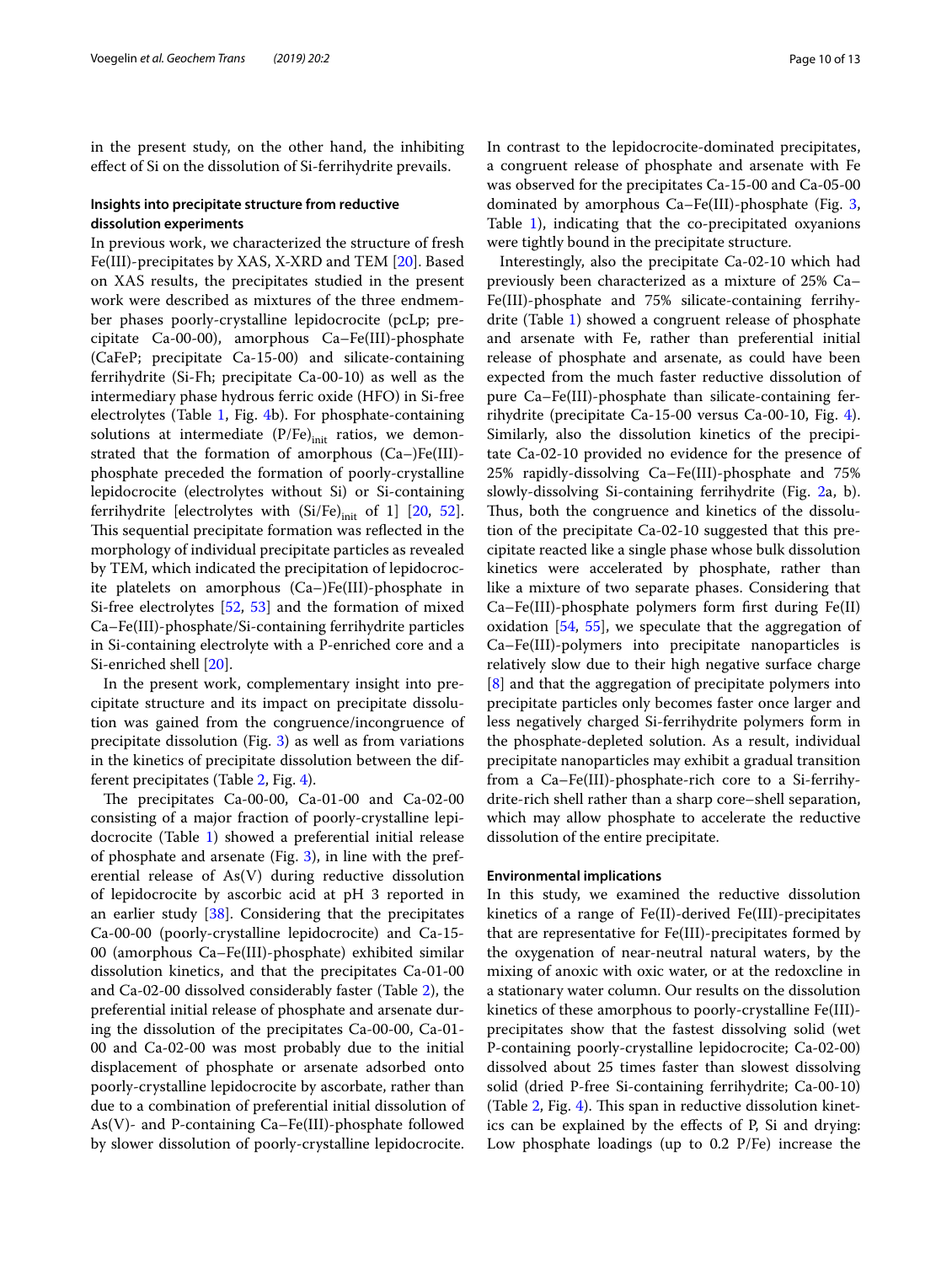dissolution kinetics of the Fe(III)-precipitates by  $\sim$  3–6 times relative to their phosphate-free counterparts, whereas higher phosphate loadings again decrease dissolution kinetics. Silicate loadings of  $\sim 0.1$  Si/Fe on the other hand reduce the dissolution kinetics of P-free and P-containing Fe(III)-precipitates by a factor  $\sim$  3–6. Relative to these variations related to phosphate and silicate and their impacts on precipitate structure, the slowing efect of drying on the dissolution of Fe(II)-derived Fe(III)-precipitates was less important (factor 1.0–1.8) and most probably related to enhanced nanoparticle aggregation.

The absolute reductive dissolution rates observed in this study are linked to the operationally defned reductive dissolution protocol and are therefore not directly transferable to natural environments. However, we postulate that the variations in reductive dissolution kinetics that we observed as a function of precipitate composition and structure—and hence as a function of Si/Fe and P/Fe ratios in the aqueous solutions from which they formed—are transferable to Fe(III)-precipitates with similar P/Fe and Si/Fe ratios formed by the oxidation of dissolved Fe(II) in natural waters at near-neutral pH.

Considering that Si/Fe ratios in natural water resources are often similar or even higher than the  $(Si/Fe)_{init}$  of 0.5 or 1.0 used to precipitate Si-ferrihydrite in this study [\[56](#page-12-11), [57\]](#page-12-12), and that natural Fe-precipitates or water treatment residues are often dominated by Si-ferrihydrite with Si/ Fe ratios of 0.1 or higher  $[49, 56, 58]$  $[49, 56, 58]$  $[49, 56, 58]$  $[49, 56, 58]$  $[49, 56, 58]$  $[49, 56, 58]$ , Si in many cases is expected to slow down the reductive dissolution of natural Si-ferrihydrite-rich Fe(III)-precipitates. With respect to the fate of co-precipitated  $As(V)$ , the inhibiting efect of Si on reductive Fe(III)-precipitate dissolution and concomitant  $As(V)$  release parallels the inhibiting efect of Si on the structural transformation of Fe(III) precipitates during aging and related As(V) release [\[45](#page-12-3), [57\]](#page-12-12). Increasing phosphate loadings up to  $\sim$  0.2 P/Fe, on the other hand, have an accelerating efect on the reductive dissolution kinetics of Fe(III)-precipitates dominated by Si-ferrihydrite and on the release of co-precipitated As(V); thereby contributing to the mobilizing effect of phosphate on As(V) that results from strong sorption competition between P and  $As(V)$  during both Fe(III)precipitate formation and aging [\[15](#page-11-29), [57](#page-12-12)].

# **Conclusions**

The results from this study emphasize that variations in the structure and composition of amorphous to poorly-crystalline Fe(III)-precipitates that are linked to their specifc formation conditions can lead to substantial variations in their reactivity, as shown here with respect to reductive dissolution kinetics. Such variations should be taken into account when assessing the impacts of Fe(III)-precipitates on the fate of cocycled nutrients and contaminants. Considering that, in addition to phosphate and silicate, also dissolved organic carbon may markedly afect the structure of Fe(III)-precipitates, further research is warranted on the coupled efects of inorganic and organic solutes on Fe(III)-precipitate formation, structure and reactivity. Finally, further research is needed to address variations in the structure and reactivity of amorphous or poorly-crystalline Fe(III)-precipitates formed by the neutralization of acidic Fe(III)-containing solutions in environmental systems.

## **Additional fle**

<span id="page-10-0"></span>**[Additional fle 1: Table S1.](https://doi.org/10.1186/s12932-019-0062-2)** Total added Fe in individual replicates as derived from Fe(II) and Fe(tot) in fltered and Fe(tot) in unfltered samples collected at the end of each experiment. **Figure S1.** UV-Vis calibration data. **Figure S2.** Comparison of UV-Vis data for dissolved Fe(II) with ICP-MS data for total Fe in 0.1-µm fltered solutions from 3 dissolution experiments. **Figure S3.** Comparison of dissolution data of wet and dried amorphous Fe(III)-phosphate formed in the presence of Ca or Na. **Figure S4.** Dissolution data for fresh and dried 2-line ferrihydrite synthesized by forced hydrolysis of a concentrated ferric nitrate solution.

#### **Abbreviations**

BPY: 2,2′-bipyridine; CaFeP: amorphous Ca–Fe(III)-phosphate; EXAFS: extended X-ray absorption fne structure; FeP: amorphous Fe(III)-phosphate; Fh: fer‑ rihydrite; HFO: hydrous ferric oxide; ICP-MS: inductively coupled plasma mass spectrometer; MOPS: 3-(*N*-morpholino)propanesulfonic acid; pcLp: poorlycrystalline lepidocrocite; Si-Fh: silicate-containing ferrihydrite; TEM: transmis‑ sion electron microscopy; UV–Vis: ultraviolet–visible; XAS: X-ray absorption spectroscopy; 2L-Fh: 2-line ferrihydrite.

#### **Author's contributions**

AV planned the experiments together with SJH, AS and RK. AS carried out most of the laboratory work. AV evaluated the data and was the main author of the manuscript. All authors contributed to the discussion of the results and to the writing of the manuscript. All authors read and approved the fnal manuscript.

#### **Acknowledgements**

We thank Irene Brunner, Thomas Rüttimann and Numa Pfenninger (Eawag, Switzerland) for their assistance with the laboratory experiments and analyses. Three anonymous reviewers are acknowledged for their constructive comments on an earlier version of this manuscript.

#### **Competing interests**

The authors declare that they have no competing interests.

#### **Availability of data and materials**

The datasets used for this manuscript are displayed in the figures in the manuscript and the additional fle. The data in tabulated form are available upon request.

#### **Consent for publication**

Not applicable.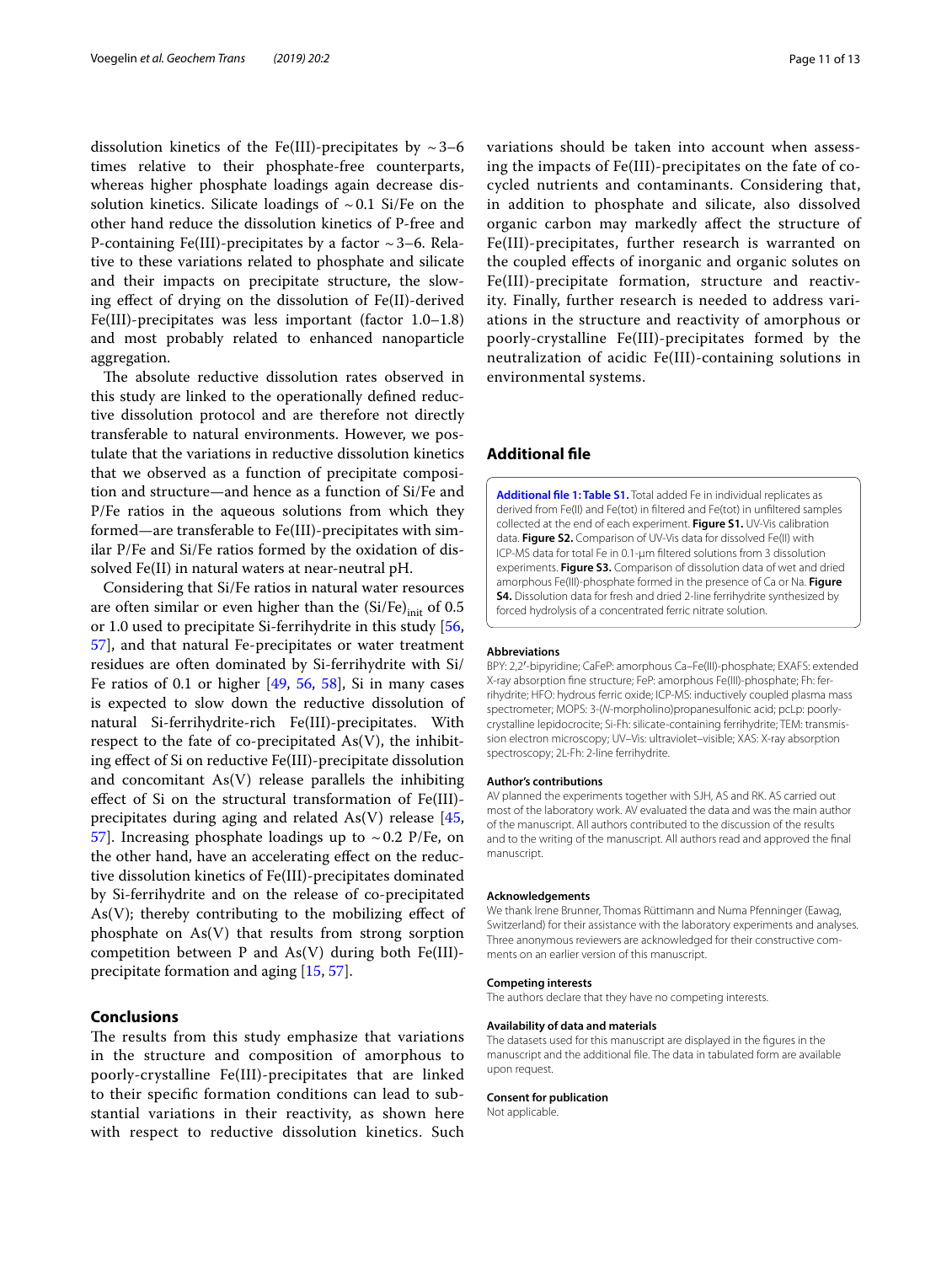#### **Ethics approval and consent to participate**

Not applicable.

#### **Funding**

This project was financially supported by the Swiss National Science Foundation under contracts No. 200021-132123 and 200020-152993.

# **Publisher's Note**

Springer nature remains neutral with regard to jurisdictional claims in published maps and institutional afliations.

Received: 20 September 2018 Accepted: 14 March 2019 Published online: 22 March 2019

#### **References**

- <span id="page-11-0"></span>Stumm W, Sulzberger B (1992) The cycling of iron in natural environments: considerations based on laboratory studies of heterogeneous redox processes. Geochim Cosmochim Acta 56:3233–3257
- <span id="page-11-1"></span>2. Taylor KG, Konhauser KO (2011) Iron in Earth surface systems: a major player in chemical and biological processes. Elements Mag 7:83–88
- <span id="page-11-2"></span>3. Cosmidis J, Benzerara K, Morin G, Busigny V, Lebeau O, Jézéquel D et al (2014) Biomineralizatin of iron-phosphates in the water column of Lake Pavin (Massif Central, France). Geochim Cosmochim Acta 126:78–96
- <span id="page-11-3"></span>4. Buffle J, De Vitre RR, Perret D, Leppard GG (1989) Physico-chemical characteristics of a colloidal iron phosphate species formed at the oxic-anoxic interface of a eutrophic lake. Geochim Cosmochim Acta 53:399–408
- <span id="page-11-4"></span>5. Baken S, Verbeeck M, Verheyen D, Diels J, Smolders E (2015) Phosphorous losses from agricultural land to natural waters are reduced by immobilization in iron-rich sediments of drainage ditches. Water Res 71:160–170
- 6. Fox LE (1989) A model for inorganic control of phosphate concentrations in river waters. Geochim Cosmochim Acta 53:417–428
- <span id="page-11-5"></span>7. Baken S, Moens C, van der Grift B, Smolders E (2016) Phosphate binding by natural iron-rich colloids in streams. Water Res 98:326–333
- <span id="page-11-6"></span>8. Gunnars A, Blomqvist S, Johansson P, Andersson C (2002) Formation of Fe(III) oxyhydroxide colloids in freshwater and brackish seawater, with incorporation of phosphate and calcium. Geochim Cosmochim Acta 66(5):745–758
- <span id="page-11-7"></span>9. Frommer J, Voegelin A, Dittmar J, Marcus MA, Kretzschmar R (2011) Biogeochemical processes and arsenic enrichment around rice roots in paddy soil: results from micro-focused X-ray spectroscopy. Eur J Soil Sci 62:305–317
- 10. Liu WJ, Zhu YG, Hu Y, Williams PN, Gault AG, Meharg AA et al (2006) Arsenic sequestration in iron plaque, its accumulation and speciation in mature rice plants (*Oryza sativa* L.). Environ Sci Technol. 40(18):5730–5736
- <span id="page-11-8"></span>11. Hansel CM, Fendorf S, Sutton S, Newville M (2001) Characterization of Fe plaque and associated metals on the roots of mine-waste impacted aquatic plants. Environ Sci Technol 35:3863–3868
- <span id="page-11-9"></span>12. Meng X, Korfatis GP, Christodoulatos C, Bang S (2001) Treatment of arsenic in Bangladesh well water using a household co-precipitation and fltration system. Water Res 35:2805–2810
- 13. van Genuchten CM, Peña J, Amrose SE, Gadgil AJ (2014) Structure of Fe(III) precipitates generated by the electrolytic dissolution of Fe(0) in the presence of groundwater ions. Geochim Cosmochim Acta 127:285–304
- 14. van Genuchten CM, Addy SEA, Pena J, Gadgil AJ (2012) Removing arsenic from synthetic groundwater with iron electrocoagulation: an Fe and As K-edge EXAFS study. Environ Sci Technol 46:986–994
- <span id="page-11-29"></span>15. Roberts LC, Hug SJ, Ruettimann T, Billah MM, Khan AW, Rahman MT (2004) Arsenic removal with iron(II) and iron(III) in waters with high silicate and phosphate concentrations. Environ Sci Technol 38:307–315
- <span id="page-11-10"></span>16. Voegelin A, Kaegi R, Berg M, Nitzsche KS, Kappler A, Lan VM et al (2014) Solid-phase characterization of an efective household sand flter for As, Fe and Mn removal from groundwater in Vietnam. Environ Chem 11:566–578
- <span id="page-11-11"></span>17. Furukawa Y, Kim J-W, Wilkin RT (2002) Formation of ferrihydrite and associated iron corrosion products in permeable reactive barriers of zerovalent iron. Environ Sci Technol 36:5469–5475
- 18. Fu F, Dionysiou DD, Liu H (2014) The use of zero-valent iron for groundwater remediation and wastewater treatment: a review. J Haz Mat. 267:194–205
- <span id="page-11-12"></span>19. Wilfert P, Kumar PS, Korving L, Witkamp G-J (2015) The relevance of phosphorus and iron chemistry for the recovery of phosphorus from wastewater: a review. Environ Sci Technol 40:9400–9414
- <span id="page-11-13"></span>20. Senn A-C, Kaegi R, Hug SJ, Hering JG, Mangold S, Voegelin A (2015) Composition and structure of Fe(III)-precipitates formed by Fe(II) oxidation in near-neutral water: interdependent efects of phosphate, silicate and Ca. Geochim Cosmochim Acta 162:220–246
- 21. Adra A, Morin G, Ona-Nguema G, Menguy N, Maillot F, Casiot C et al (2013) Arsenic scavenging by aluminum-substituted ferrihydrites in a cir‑ cumneutral pH river impacted by acid mine drainage. Environ Sci Technol 47:12784–12792
- 22. Mikutta C, Mikutta S, Bonneville S, Wagner F, Voegelin A, Christl I et al (2008) Synthetic coprecipitates of exopolysaccharides and ferrihydrite. Part I. Characterization. Geochim Cosmochim Acta. 72:1111–1127
- <span id="page-11-14"></span>23. Eusterhues K, Wagner FE, Häusler W, Hanzlik M, Knicker H, Totsche KU et al (2008) Characterization of ferrihydrite-soil organic matter coprecipitates by X-ray difraction and Mössbauer spectroscopy. Environ Sci Technol 42:7891–7897
- <span id="page-11-15"></span>24. Weber F-A, Hofacker A, Voegelin A, Kretzschmar R (2010) Temperature dependence and coupling of iron and arsenic reduction and release during fooding of a contaminated soil. Environ Sci Technol 44:116–122
- 25. Gächter R, Müller B (2003) Why the phosphorous retention of lakes does not necessarily depend on the oxygen supply to their sediment surface. Limnol Oceanogr 48:929–933
- <span id="page-11-16"></span>26. Grybos M, Davranche M, Gruau G, Petitjean P (2007) Is trace metal release in wetland soils controlled by organic matter mobility or Fe-oxyhydroxides reduction? J Colloid Interface Sci 314:490–501
- <span id="page-11-17"></span>27. Larsen O, Postma D (2001) Kinetics of reductive bulk dissolution of lepidocrocite, ferrihydrite and goethite. Geochim Cosmochim Acta 65:1367–1379
- <span id="page-11-19"></span>28. Raiswell R, Vu HP, Brinza L, Benning LG (2010) The determination of labile Fe in ferrihydrite by ascorbic acid extraction: methodology, dissolution kinetics and loss of solubility with age and de-watering. Chem Geol 278:70–79
- 29. Cornell RM, Schwertmann U (2003) The iron oxides. Wiley-VCH, Weinheim, p 664
- <span id="page-11-18"></span>30. Jones AM, Collins RN, Rose J, Waite TD (2009) The effect of silica and natural organic matter on the Fe(II)-catalysed transformation and reactivity of Fe(III) minerals. Geochim Cosmochim Acta 73:4409–4422
- <span id="page-11-20"></span>31. Schwertmann U, Cornell RM (1991) Iron oxides in the laboratory. VCH Verlagsgesellschaft, Weinheim, p 137
- <span id="page-11-21"></span>32. Postma D (1993) The reactivity of iron oxides in sediments: a kinetic approach. Geochim Cosmochim Acta 57:5027–5034
- 33. Hyacinthe C, Bonneville S, Van Cappellen P (2006) Reactive iron(III) in sediments: chemical versus microbial extractions. Geochim Cosmochim Acta 70:4166–4180
- <span id="page-11-28"></span>34. Nielsen SS, Kjeldsen P, Hansen HCB, Jakobsen R (2014) Transformation of natural ferrihydrite aged in situ in As, Cr and Cu contaminated soil studied by reduction kinetics. Appl Geochem 51:293–302
- 35. Deng Y (1997) Efect of pH on the reductive dissolution rates of iron(III) hydroxide by ascorbate. Langmuir 13:1835–1839
- <span id="page-11-27"></span>36. Dos Santos Afonso M, Morando PJ, Blesa MA, Banwart S, Stumm W (1990) The reductive dissolution of iron oxides by ascorbate—the role of carboxylate anions in accelerating reductive dissolution. J Colloid Interface Sci 138:74–82
- <span id="page-11-22"></span>37. Suter D, Banwart S, Stumm W (1991) Dissolution of hydrous iron(III) oxides by reductive mechanisms. Langmuir 7:809–813
- <span id="page-11-23"></span>38. Pedersen HD, Postma D, Jakobsen R (2006) Release of arsenic associated with the reduction and transformation of iron oxides. Geochim Cosmochim Acta. 70:4116–4129
- <span id="page-11-24"></span>39. Smith RM, Martell AE (1975) Critical stability constants, vol 2. Plenum Press, Amines. New York
- <span id="page-11-25"></span>40. Moss ML, Mellon MG (1942) Colorimetric determination of iron with 2,2-bipyridil and with 2,2,2-terpyridil. Ind Eng Chem 14:862–865
- <span id="page-11-26"></span>41. Katsoyiannis IA, Ruettimann T, Hug SJ (2008) pH dependence of Fenton reagent generation and As(III) oxidation and removal by corrosion of zero valent iron in aerated water. Environ Sci Technol 42:7424–7430